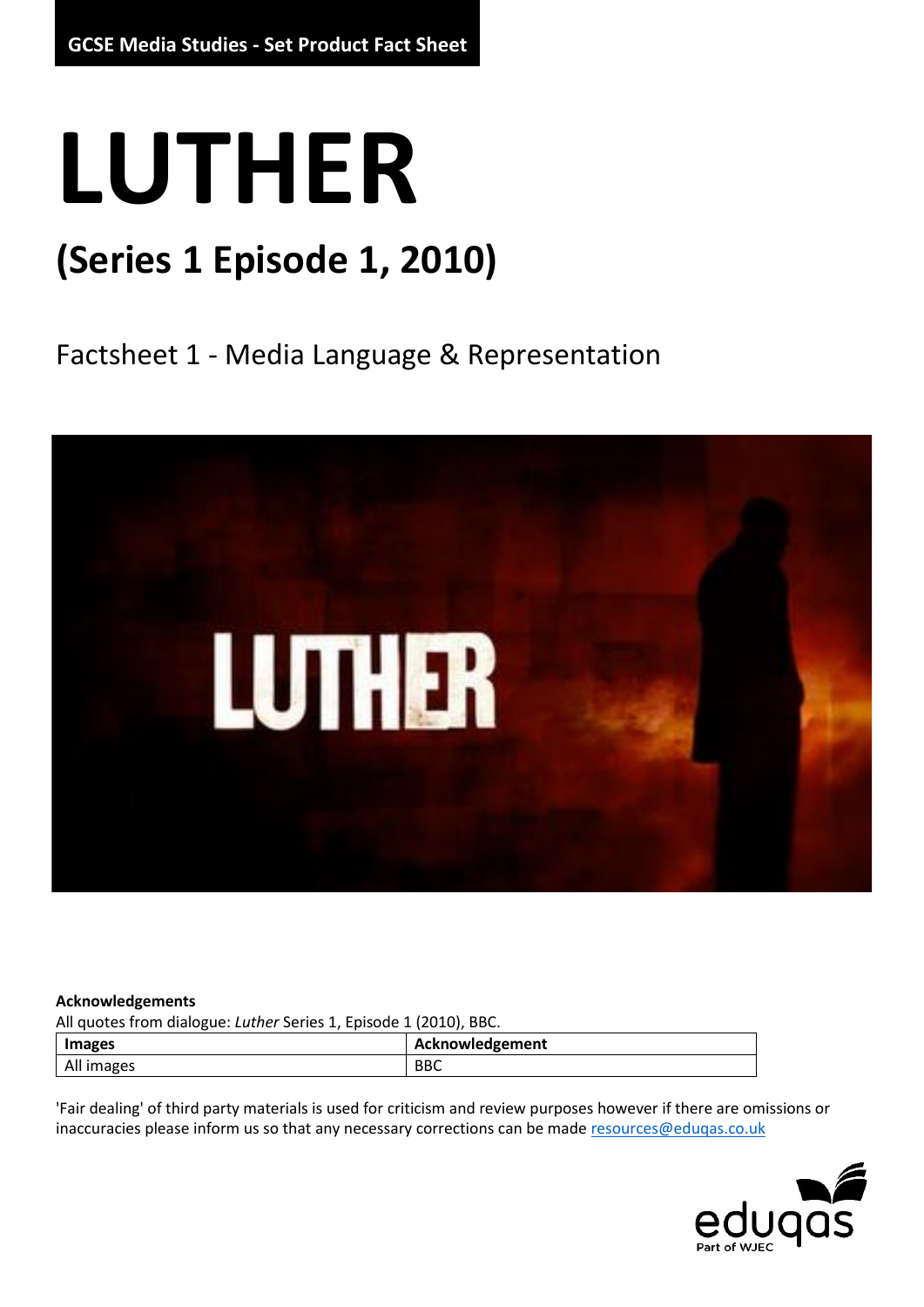# **LUTHER**

## **(Series 1 Episode 1, 2010)**

**Component 2: Understanding Forms and Products**

**Focus Areas: Media Language Representation** Media Industries Audiences Media contexts

#### **PRODUCT CONTEXT**

- The set product is the first episode of Series 1, broadcast in May 2010.
- *Luther* is a police procedural crime drama and an example of an inverted detective story. It is produced by BBC Drama, distributed by BBC Studios, and broadcast on BBC1. It is also available on iPlayer and Amazon Prime.
- The series was created and is written by Neil Cross who drew his inspiration for the protagonist Luther from Sherlock Holmes and the American detective Columbo.
- It has had 5 series, the most recent being in 2019.

#### **PART 1: STARTING POINTS – Media Language**

#### **How the various forms of media language create and communicate meanings.**

Semiotics can be used to analyse aspects of media language. Consider:

**Settings and location**: the urban setting of *Luther* immediately connotes realism with intertextual references to other gritty crime dramas. Audiences therefore have expectations of the narrative and themes. Settings also relate to characters, for example:

Zoe's office is large and modern but lined with books suggesting her important role and her

intelligence. Luther's workplace is darker and more claustrophobic with a lack of natural light connoting his troubled persona. These binary opposing locations also serve to illustrate the differences between Zoe and Luther and the problems in their relationship.

Alice's initial rural, comfortable setting misleads us to accept her as the victim. Her flat later in the narrative establishes her power within the narrative with its view across London suggesting she is in control and omniscient.

#### **Visual codes**

**Codes of clothing**: The connotations of characters' clothing and appearance create meanings. For example, Alice has long red hair, she wears red lipstick and dresses in suits or tightfitting clothing connoting intertextual links with the femme fatale character, a stock character in early  $20<sup>th</sup>$  century films – a mysterious, beautiful but villainous woman with dubious morals, who sets out to ensnare a man for her own ends. Luther's clothing suggests his rank within the police, but he is often dishevelled, connoting that he does not always conform to expectations and may be more of a maverick.

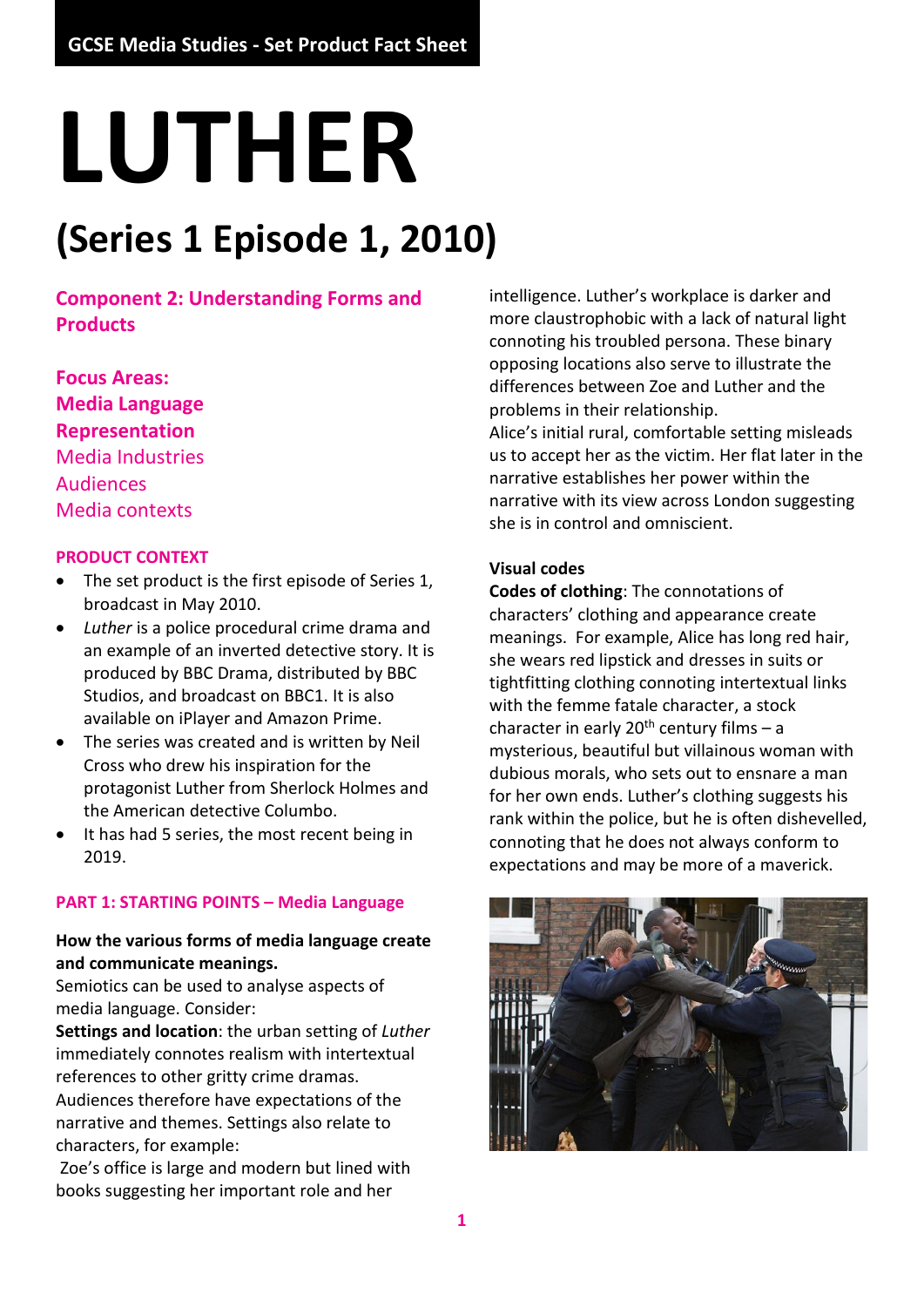**Codes of gesture and expression**: Luther's gesture and expression often connotes his inability to control his emotions, he can be violent and behave unpredictably. Examples include when he goes to visit Zoe at her home and punches the door and his reaction to the call from Zoe telling him about her encounter with Alice when he proceeds to wreck his office. Here his facial expressions and physical gestures convey aspects of this personality and this contributes to tension within the narrative. Alice's gestures reinforce her need to control and her psychopathic tendencies. Examples include her arm around Zoe's neck, the initial use and recurrence of the hat pin and her hand reaching out to touch Luther's face in her flat.

#### **Technical codes:**

Camera shots, movement and angles work together to communicate messages and 'show' the narrative. *Luther* has high production values and a cinematic style which is used to convey information without the use of dialogue. Close-ups advance the relationships between characters and establish tension and a dynamic. The interview with Alice after the crime uses close-ups and shot-reverse-shot to communicate the change in Alice and the realisation in Luther that she is the perpetrator.

The camera also establishes enigmas, for example the repeated shots of the murdered dog which initially seems unimportant, but whose role in the narrative is eventually revealed.

**Genre: Crime dramas have a recognisable set of conventions. These will evolve over time and may be specific to a sub-genre, for example a psychological crime drama. However, they all share similarities including:**

- A **narrative** based on a crime that needs to be investigated and solved. This may conform to Todorov's theory where the structure is linear from the initial disruption through to a resolution, or non-linear where time and space is manipulated.
- Binary oppositions that function as a narrative element including good vs evil and hero vs villain.
- A set of recognisable **character types** including a hierarchy with a boss, a detective and sidekick and other characters, for example a victim, a range of suspects, the perpetrator of the crime and experts/witnesses who help in the solving of the crime.
- **Settings and locations** to establish realism including the police station, the crime scene and in *Luther*, urban locations. Some contemporary crime dramas feature the home of the detective in order to develop their character. Luther's home serves to reinforce his issues and instability, it is sparse and seems temporary as he thinks he can repair his relationship with Zoe, even though this seems increasingly unlikely. The setting of the pre-title sequence establishes the dark mood of the drama.
- **Iconography** related to the genre or to the character. For example, Luther's overcoat becomes synonymous with his character. Other iconography in this episode includes crime scene tape, a weapon and uniforms denoting rank.
- **Audio codes** including non-diegetic mood music to evoke tension, dialogue incorporating lexis specific to the genre and sound effects to advance the narrative.

#### **Narrative**

The set episode of *Luther* has a pre-title sequence which explores events that have occurred earlier. This sequence establishes tension from the start and the exposition sheds light on Luther's character, it also places the audience in a privileged spectator position. The audience then have expectations of how the protagonist may behave subsequently.

The episode then follows the conventional narrative of a police procedural crime drama adopting a linear structure with key moments where the narrative is advanced. For example, when Luther starts to suspect Alice, when he visits Alice to tell her will find the weapon and the confrontation on the bridge between Alice and Luther, leaving a cliff hanger before the next episode.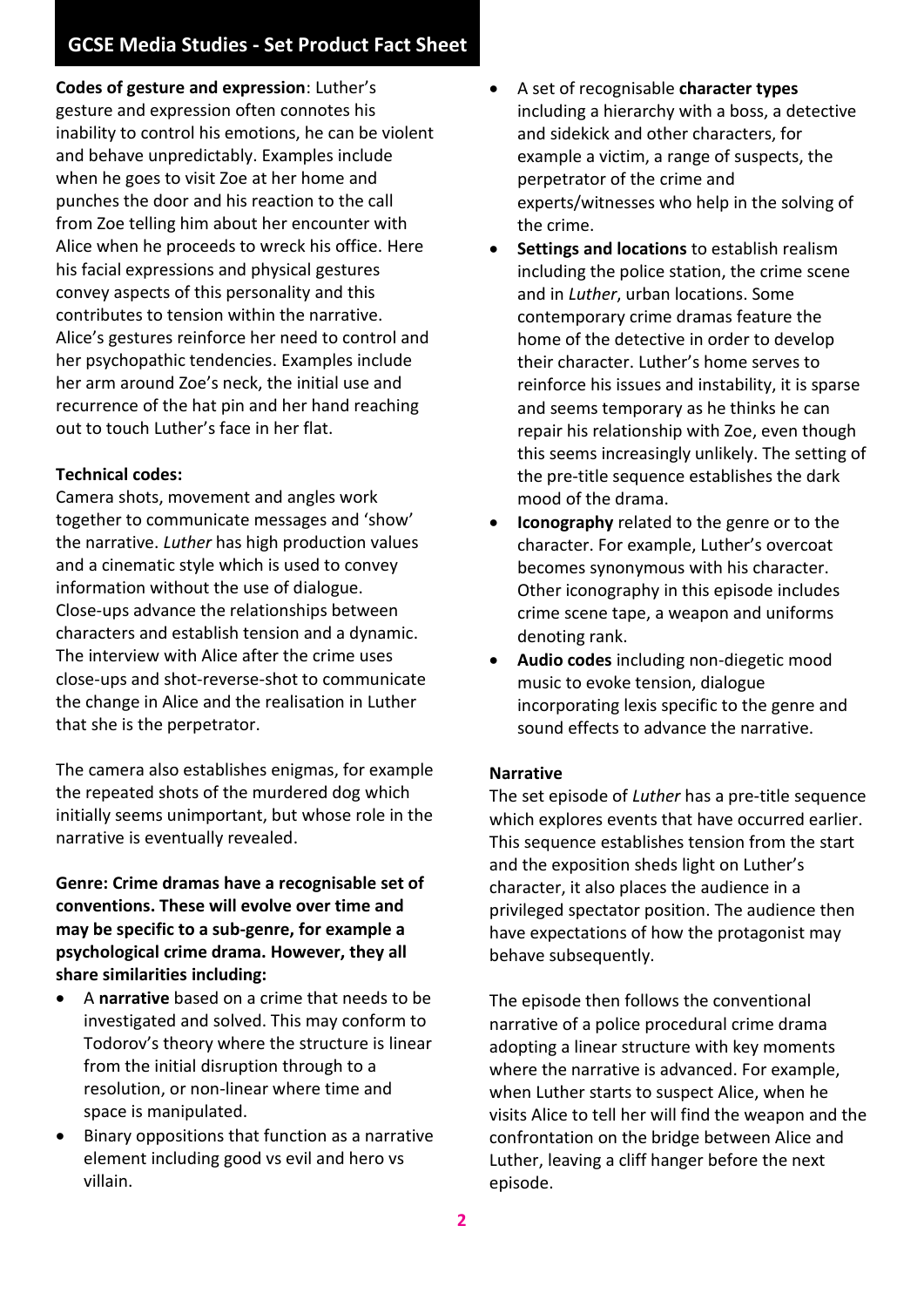Action codes are typical to this genre and in *Luther* they set in motion elements of the narrative, for example Alice finding the whereabouts of Zoe and threatening her causes Luther to react and embark on a particular journey.

#### **Theoretical perspective on narrative: Applying Propp.**

This is a character-driven narrative theory which suggests that characters influence a narrative and communicate meanings through cause and effect, the narrative progresses as a result of their actions. All characters have motives, these are revealed during the story arc and the narrative, according to Propp, is driven by the need to achieve their goals. Propp suggested there were a range of narrative roles, some of which can be applied to characters in *Luther*.

Luther demonstrates attributes of the **hero** figure which is established through the cinematography, framing, the narrative, and his interactions with colleagues. However, he also demonstrates traits of the **anti-hero** in that he is flawed and does not conform to expectations. This is established from the beginning when he lets Henry Madsen fall. Both Alice and Henry Madsen perform as **villains**. Madsen, although he only appears at the beginning of this episode, is a constant reminder to us that Luther is not a typical police detective, as in the opening scene the lines between villain and hero are blurred. Alice, whilst initially appearing to be the damsel in distress is revealed as the villain with an astute mind and an ability to manipulate and control people and situations.



Zoe both conforms to and subverts the role of **princess**. She is married to the hero; she is threatened by the villain and needs the protection of a male character (Mark). However, she also has her own power base, she is a successful lawyer and has made the decision to leave Luther and is determined in the decision to take her life in another direction. DC Ripley assumes the role of the **helper/sidekick.**

#### **How choice of elements of media language influences meaning. Consider:**

The way in which the audience is introduced to the main characters through media language including cinematography, framing, and shot composition. The first shot of Zoe is a bird's eye view of her office where she is several floors up and surrounded by windows, a typical motif connoting power and prestige. Luther in the initial chase sequence is in darkness and is indistinguishable from the villain, Henry Madsen. Alice's first shot portrays her as vulnerable and afraid as she cowers, blood-stained in her home.



The paradigmatic choices that have been made regarding the characters and their settings and what this conveys about their role and power within the narrative.

How the choices of technical codes influence meaning in the interactions between characters and how this advances the narrative. For example, when Luther interviews Alice at the police station. The choices of elements of media language including gesture codes, expression and technical codes show the audience the change in Alice from one of a vulnerable victim, to a potential villain who can manipulate the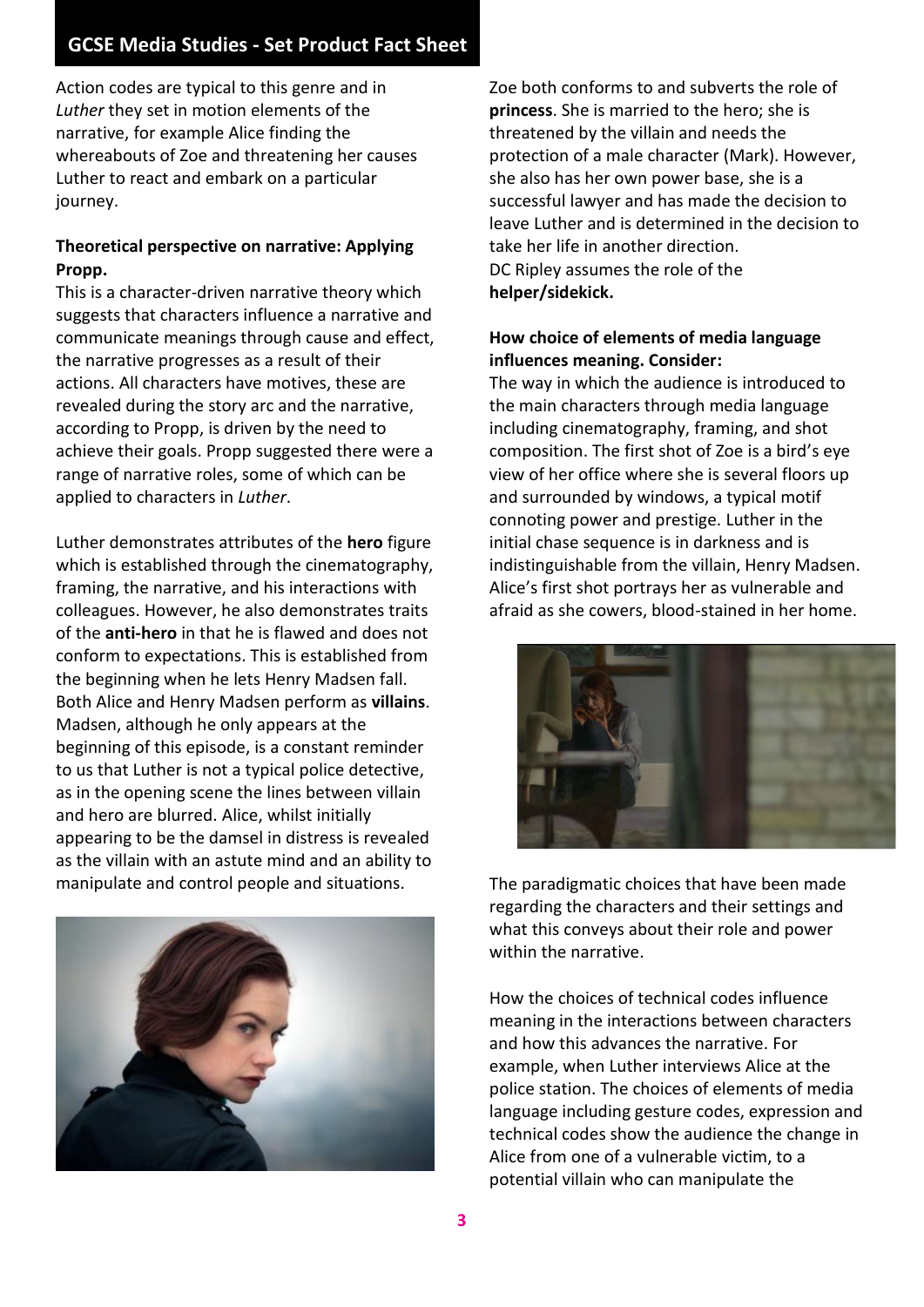situation. Consider the importance of close-up shots and the yawn in this scene and how this rapidly advances the narrative and displays Luther's skill as a detective.

#### **Theoretical perspectives on genre, including principles of repetition and variation; the dynamic nature of genre; hybridity and intertextuality. Consider:**

Television crime dramas, like other popular genres, have a repertoire of elements that places them within the genre. These are recognisable to audiences fulfilling their expectations and are useful in the marketing of the product. However, although crime dramas rely on repetition of common conventions, they also vary and introduce different elements (Neale).

Genres are dynamic, developing over time to reflect social and cultural change, for example the way in which *Luther* addresses the changing roles of women and cultural diversity. It has become less easy to categorise certain programmes as they borrow from other genres and hybridise (Neale).

Genres also use intertextuality to engage with audiences. *Luther* incorporates elements of American police procedural and film noir through cinematography and the character of Alice as the femme fatale.

#### **PART 2: STARTING POINTS – Representation**

#### **The ways in which the media re-present (rather than simply present) the world, and construct representations of reality. Consider:**

The fact that all representations are constructed and are not windows on the world. Producers of media products construct representations through the use of:

• **Technical codes**. Camera shots, angles, movements and editing combine to construct representations. Consider the first time we are introduced to characters in Luther and how the camera constructs the representation. This is used to position the audience in relation to the characters, this may change through the programme. In the interview scene in Luther, the shots and

editing gradually reveal a different aspect to Alice's character and change the audiences' position in relation to her.

- **Audio codes**: diegetic and non-diegetic sound including a soundtrack, mood music and dialogue contribute to the construction of representations. For example, the ways in which other characters refer to or describe Luther and Alice contribute to their representations. In Luther's discussion with his colleagues mid-way through his interview with her after the murders he says of Alice, *'It's the way of her saying to us, look at me'*  and *'She's proud of this, why give anyone else the credit'*, this dialogue contributes to the representation of Alice as clever and manipulative.
- **Iconography**: clothing in particular contributes to the construction of representations and will have been a key consideration of the producers in creating the characters and their roles.

**The social and cultural significance of particular representations in terms of the themes and issues that they address. Consider:**

#### **Representations of ethnicity:**

Luther as a black detective in a British crime drama challenges stereotypical representations of black men in the genre. The assumptions of the audience are challenged in the opening scene when Luther is chasing Henry Madsen, as stereotypically Luther would be the villain. Both the villains in the series are white.

This challenging of pre-conceived ideas around ethnicity reflects changes in society with regard to diversity and the construction of reality. Zoe is a mixed-race woman who is a human rights lawyer, again reflecting social change.

#### **Representations of masculinity:**

Several of the men in the police force are in positions of power, even Teller has to answer to her male boss and justify her decisions regarding Luther.